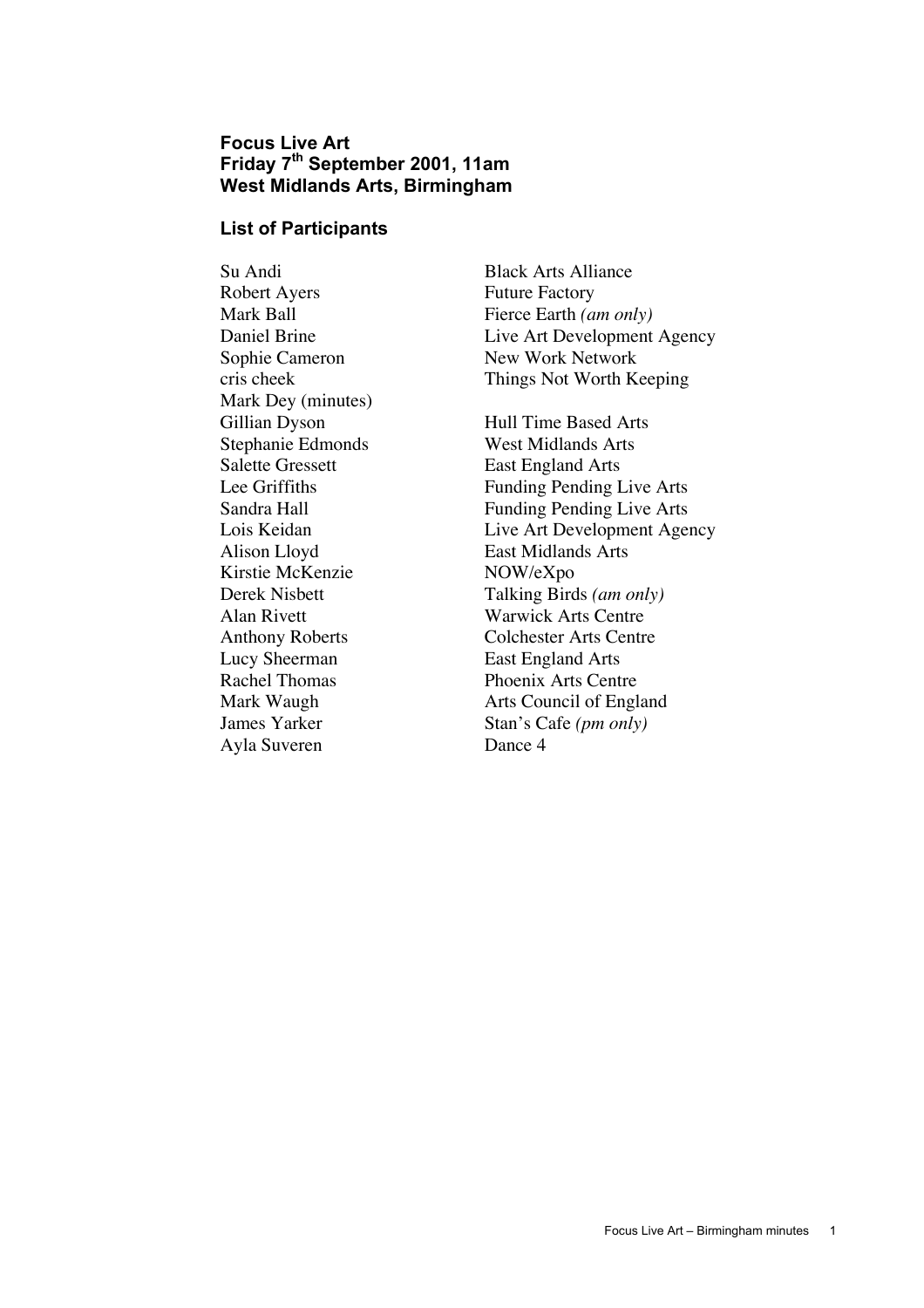### **Minutes**

DB welcomed the participants. He noted that the meeting had come about through an informal national grouping of promoters wishing to address the uneven playing field for Live Art. He thanked the Arts Council and Regional Arts Boards for their support for the initiative. He concluded by introducing the meeting as an opportunity to think creatively about the future of Live Art.

LK introduced the aims of the day and issues/questions for discussion:

How can Live Art artists and promoters be better resourced and empowered to do what they do?

How can the perception that the needs of Live Art are at odds with funding agendas be broken down?

How can funders be persuaded to see Live Art as a solution, not a problem?

How can the flexibility and inherent artform challenges of Live Art be better and more consistently 'placed' within the funding system?

How can the arts sector become equipped to deal with hybridity and the sophistication of practices?

What strategies might be adopted towards a more even playing field across regional borders?

What strategies might be adopted that respect the differing needs of artists and that recognize that "one size does not fit all"?

### **The potential to develop national partnerships and initiatives Mark Waugh – Arts Council of England**

MW outlined the difficulties of working with the structures of the Arts Council of England, and that he was not always able to achieve what he might want. He emphasised that just like artists and promoters, he had to work with the constraints of what is available and accessible. However, working within the funding structures allows for a rigorous negotiation of politics, and the possibility of advocating for the sector.

ACE and RAB mission statements tend to be broadly similar, but the priorities are open to drift and negotiation. This suits Live Art with its absence of fixity, and its product which is open to disappearance. The product is excitement and engagement, not "capital".

MW outlined the experience of developing the *Shooting Live Artists* scheme with the BBC and developing commissions with Studio of the North. He discussed the process of sharing values between partners, then looking to how those values might fit with each partner organisation's corporate aims, and negotiating where corporate aims don't match the shared values. He suggested that working in partnership was of increasing importance to ACE's approach.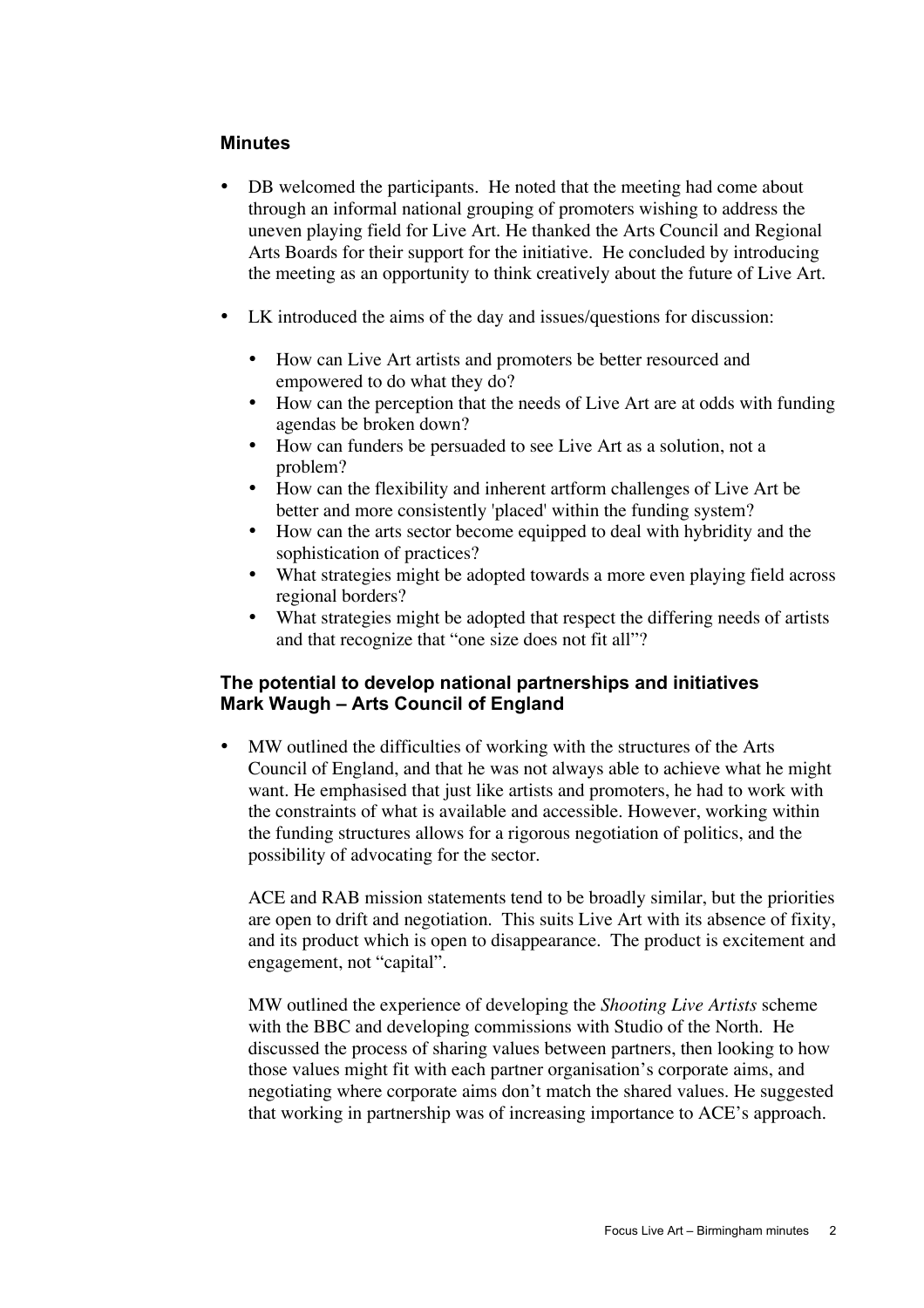MW referred to the quality of Live Art practitioners' funding applications and their clarity and sophistication when discussing work. With Live Art now placed within the Visual Arts Department of ACE, the quality of Live Art applications is impressive compared to those from other visual arts practitioners and this means Live Art is looked to as best practice.

MW cited Fierce Earth's *New Audiences Programme* project as an example of using Live Art practices to explore how non-art audiences perceive the arts are sold to them, and the sophistication of the consumer. He also discussed The New Art Gallery, Walsall working with La Ribot, and the importance of the gallery adapting its practices to allow the public permission into the unsettling and volatile aspects of Live Art. MW concluded by suggesting Live Art is well placed to ask the questions:

What are the arts? What is the philosophy of the arts? Do the arts need to engage with radical difference? Who is the public for the arts?

## **A vision for a national network of artists Sophie Cameron – New Work Network**

SC introduced the work of the New Work Network. It was initiated in 1995 to enable practitioner networking; for sharing of ideas; to facilitate support; to advocate for practitioner needs; and to provide a forum within which the voice of the artist is integral. SC highlighted that NWN recognises that its development as a network needs to happen at an appropriate pace.

SC outlined NWN's aims and events profile, and highlighted that this was an ideal forum to encourage activity and input from the participants of the meeting. NWN is currently working towards a vision for a national network of artists. It is a national and inclusive organisation, both artist and sector led. It aims to develop positive links with funding bodies, and is a small fixed-term funded client of ACE.

SC highlighted a few of NWN's recent activities - including:

*Live Late Review*. Peer assessment events linked to festivals. *The Chemistry Experiment* with Arnolfini Live. A series of debates about collaboration. Collating information for the sector. Specific professional development training on areas such as documentation, administration and marketing. Mentoring scheme for artists in eXpo (EMA-funded). Advocacy.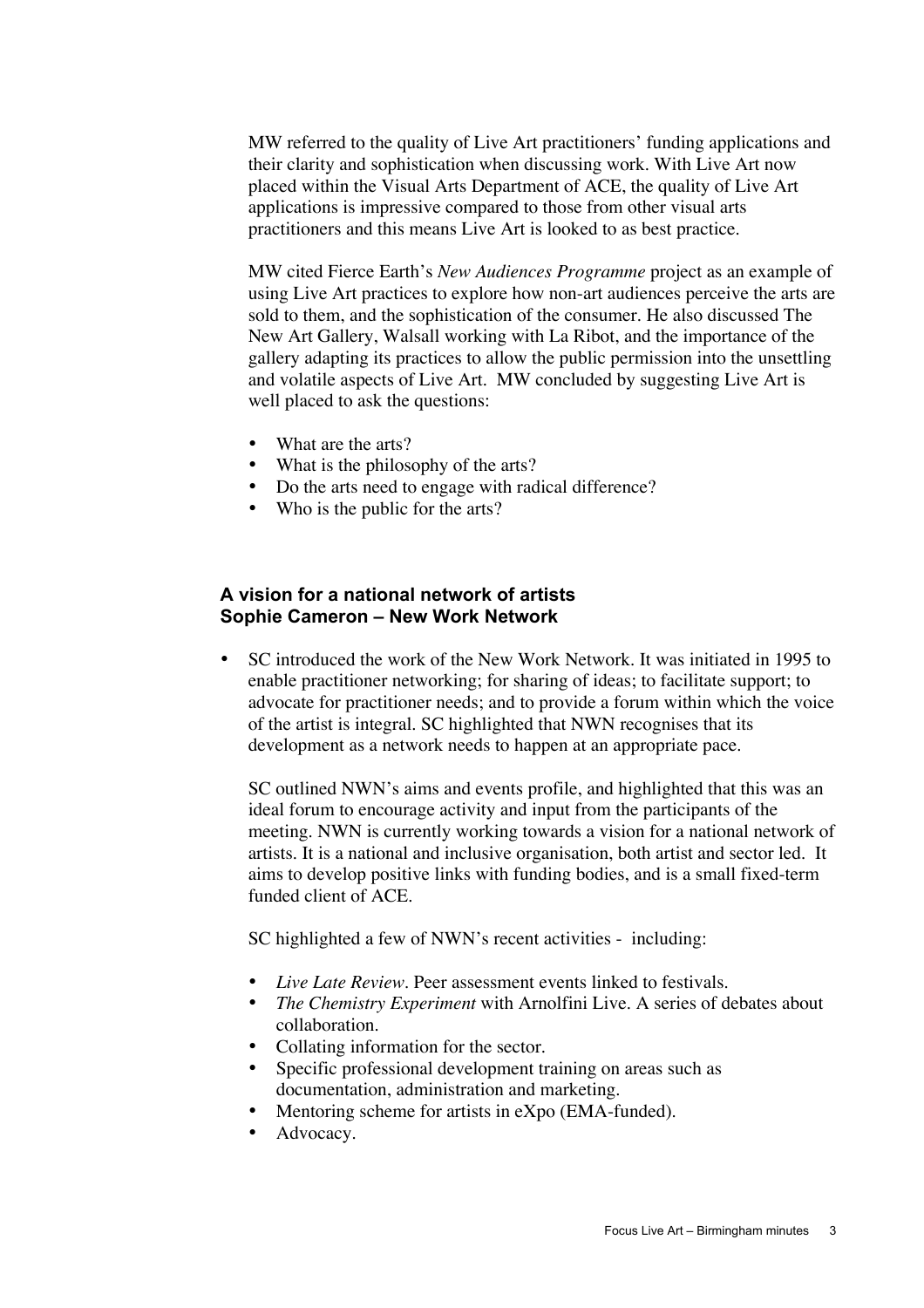NWN presence at festivals (building up the profile of NWN and increasing links with artists).

NWN is trying to create links and generate information and skills exchange for artists working within specific regions by creating regionally specific NWN meetings and then encouraging information and skills exchange between artists working within different regions. NWN aims to gather information from artists, identifying their specific professional development needs and use this information as a basis from which to form national strategy for creating relevant support structures for artists. SC highlighted the point that what is important to focus on within the network are the opportunities for members to be proactive within NWN.

LK introduced two case studies which had been selected as a means to stimulate discussion. Both case studies were drawn from outside the participating regions to provide a broader national context for discussion.

### **Case Study One Developing culturally specific training, support, networking and promotion SuAndi – Black Arts Alliance**

SA read a variety of responses to the question of what people understand by "Live Art". She quoted that "the thing about progress is it goes slower", and she felt that was why the meeting was taking place. BAA "fell" into involvement with Live Art by meeting a need for artist mentoring. It is now on a new journey, but still the same journey. Previously, black arts didn't fit into a specific area of the Arts Council, but relied on the dedication of individuals. There was no mentoring available for Live Art and there was a need for space.

BAA organised its first Art Black Live residential weekend, followed by a training weekend. SA felt that Art Black Live had failed because there are too few black practitioners for any one to emerge as the "lead" artist. Because there tended to be the "usual faces", Art Black Live did not reach a point at which a white artist might have been brought in as a trainer. This suggested a need to bring in an international artist. But this would run the risk of what SA termed "nigger on top syndrome". The sector would run away with whoever is brought in, seeing that artist as validated without applying assessment of quality.

SA commented that at the Focus Live Art meeting in Manchester, 5 September, delegates had sat in a circle. It is interesting to look at who makes room to allow new people into a circle. Live Art should be likened to a curve, not a circle. It is flexible and it moves. She described how Live Art has a set of English cultural habits. Live Art is an exploration of something internal that we make external.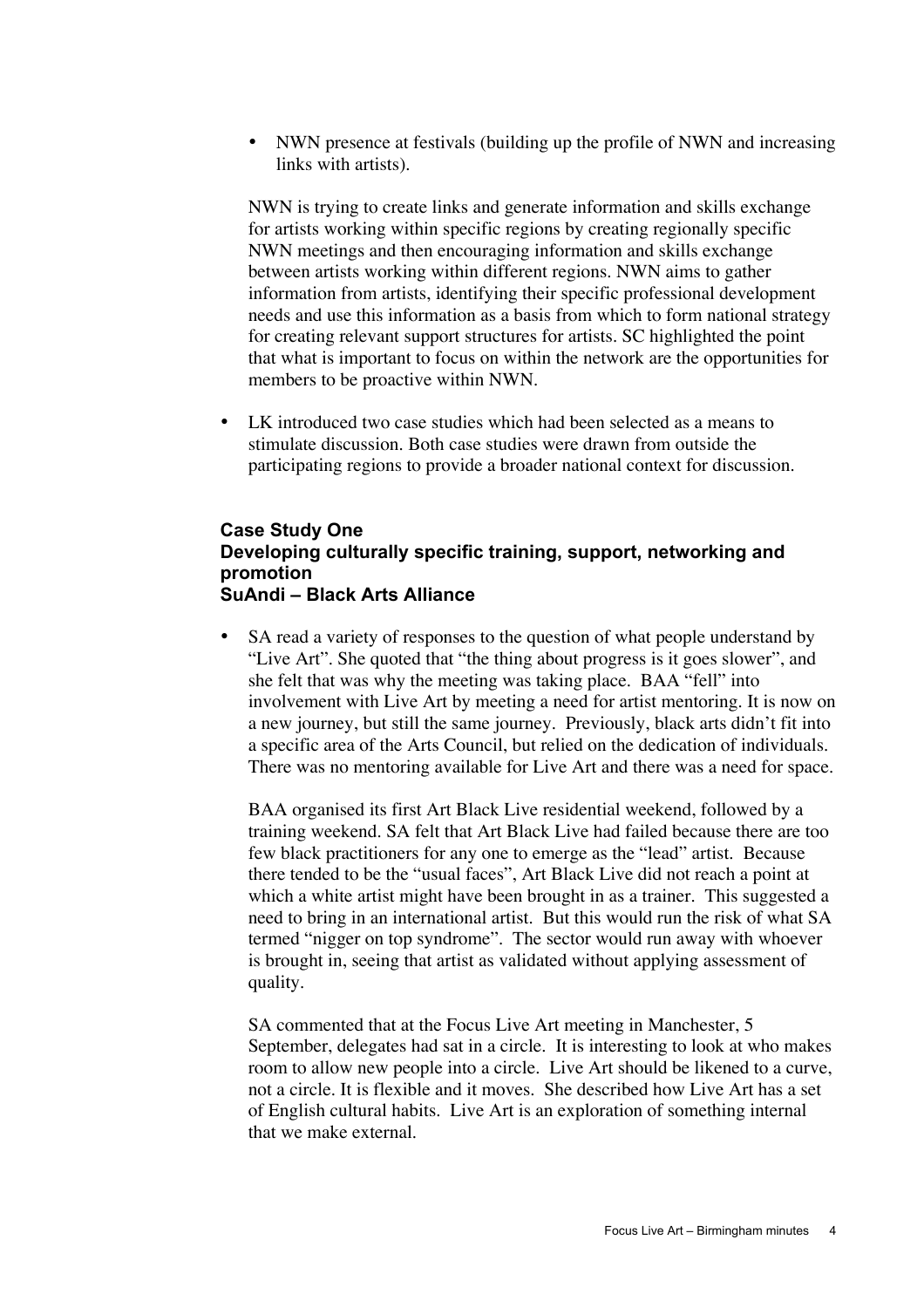## **Case Study Two How an artist led initiative can lead key components of regional provision Gillian Dyson – Hull Time Based Arts**

GD responded to a set of questions that had been provided by Live Art Development Agency. HTBA was formed in 1984 and is a secondary cooperative of an artist membership. It provides a newsletter, a membership fund, and access to equipment.

Is HTBA a key player for Live Art in its region? Difficult to say, compared to e.g. Sheffield. Does it do Live Art? It doesn't have a black box space. It is not unique in being artist-led. In terms of other provision in Hull, there is a dedicated Live Art space in the Ferens Art Gallery, but no staffing to run it. What are the region's sectoral priorities? In the Yorkshire Arts region, Live Art is positioned alongside new circus. HTBA primarily works with media artists. In the wider context, Hull itself is a regional priority in relation to the regeneration of the East Riding area. It has aspirations for top ten city status.

HTBA's mission statement includes a key statement about risk. Live Art fits with this mission because of its non-location. HTBA's development of a business strategy might seem the antithesis of an artistic strategy, but is not. HTBA wants to be a part of Hull, to form political partnerships and advocacy. It is able to become a key player because of its artistic programme. It has become included in the City's notion of regeneration, has been successful in gaining Lottery investment, and has developed partnerships with the Higher Education sector.

HTBA offers support to its artist members. It offers graduate awards and commissions for emergent artists. It creates employment and work learning opportunities. Its national and international profile is growing. It approaches audience development and cultural diversity issues through a process of "inreach". In a predominantly white, working class city it has to work to get people actively involved.

HTBA has been funded through different art form budgets at differing points in its history. It needs people to recognise "the cracks between the pavement". Hybridity enables flexibility. The organisation has various pros and cons. It is artist-led, but can be a bit "arty" (though being artist-led can provide "good problems"). It is positioned to receive unsolicited proposals for artistic work, but can be perceived as elitist.

Live Art is about flexibility and re-location. These are challenging to the notion of a "fixed" organisation. HTBA has a high turnover of people, which strengthens its wider networks but weakens it as an organisation. Its positioning within use of new media attracts artists to it.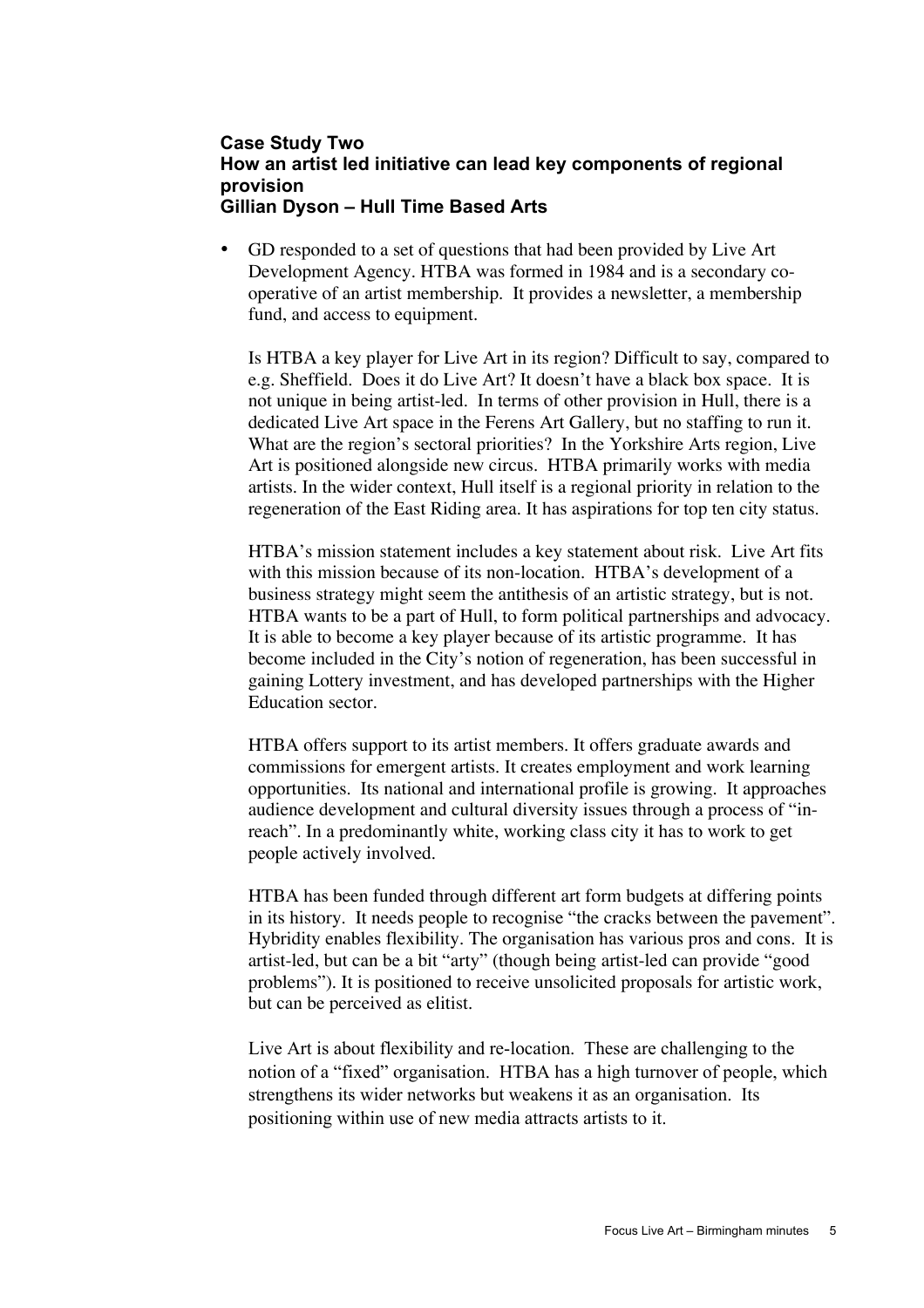#### **Discussion**

There was some time for discussion before lunch. This brought up a number of issues.

MW questioned whether the "circle" of Live Art is a clique, or a strategy for grouping together. SA felt that black artists are in the same club as others, but have to enter through different doors. They are invited because of their ethnicity rather than the quality of their work. She felt negative towards The Big Idea (ACE Year of Diversity). LK referred to London Arts Board's recently developed cultural diversity strategy which threatens financial penalties to funded clients which don't meet targets. This has various problematics, but is interesting as it emerges at the same time as The Big Idea. SA described how she felt that she had "become black along the way", that there are frequent changes of terminology.

LK spoke of a need for some kind of structure for Live Art, to provide infrastructure and consistency. Is it a clique, or a small number of individuals who can drive things forward? SA commented that the smallness of the country means that there is an automatic perception of a clique. So it is even more important to bring new people in. LK stressed that the Focus Live Art meetings are intended to consult with the views of people of a level of experience.

CC noted that there is a tendency towards establishing and perpetuating infrastructures, whether or not they are redundant. The notion of infrastructure therefore needs a sense of flexibility and renewal. ARivett wondered why the meeting was uncomfortable about the term "clique". When is it a clique, and when a network? It is more that the lexicon used by the Live Art sector is bizarre, and that's what makes it feel cliquey. The sector has a strong network, but seems to find it a constant struggle to get to the table. He felt increasingly, in the context of proposed change, that there is little point in ACE. There seems no point in struggling to get around a national table. The practice should be the table; i.e. the network of practitioners should be the bottom-up basis of determination, not the top-down funding system. The existing system's mandate for public funding of historical arts is only there because there continues to be new practice. The fact is that there are not that many people who constitute the continuance of new practice, and this dictates how the practice is spread nationally. We should be comfortable with the terms whether we use "clique" or "network".

MW took issue, suggesting that if there were not an ACE, the alternative would be direct government funding. The issue is more that ACE should be more engaged with questioning the reasons behind public funding, which would be a useful role for it. ARivett responded that not all funding is derived from ACE, that state subsidy represents e.g. only 10% of Warwick Arts Centre's income. LK felt that the practice and production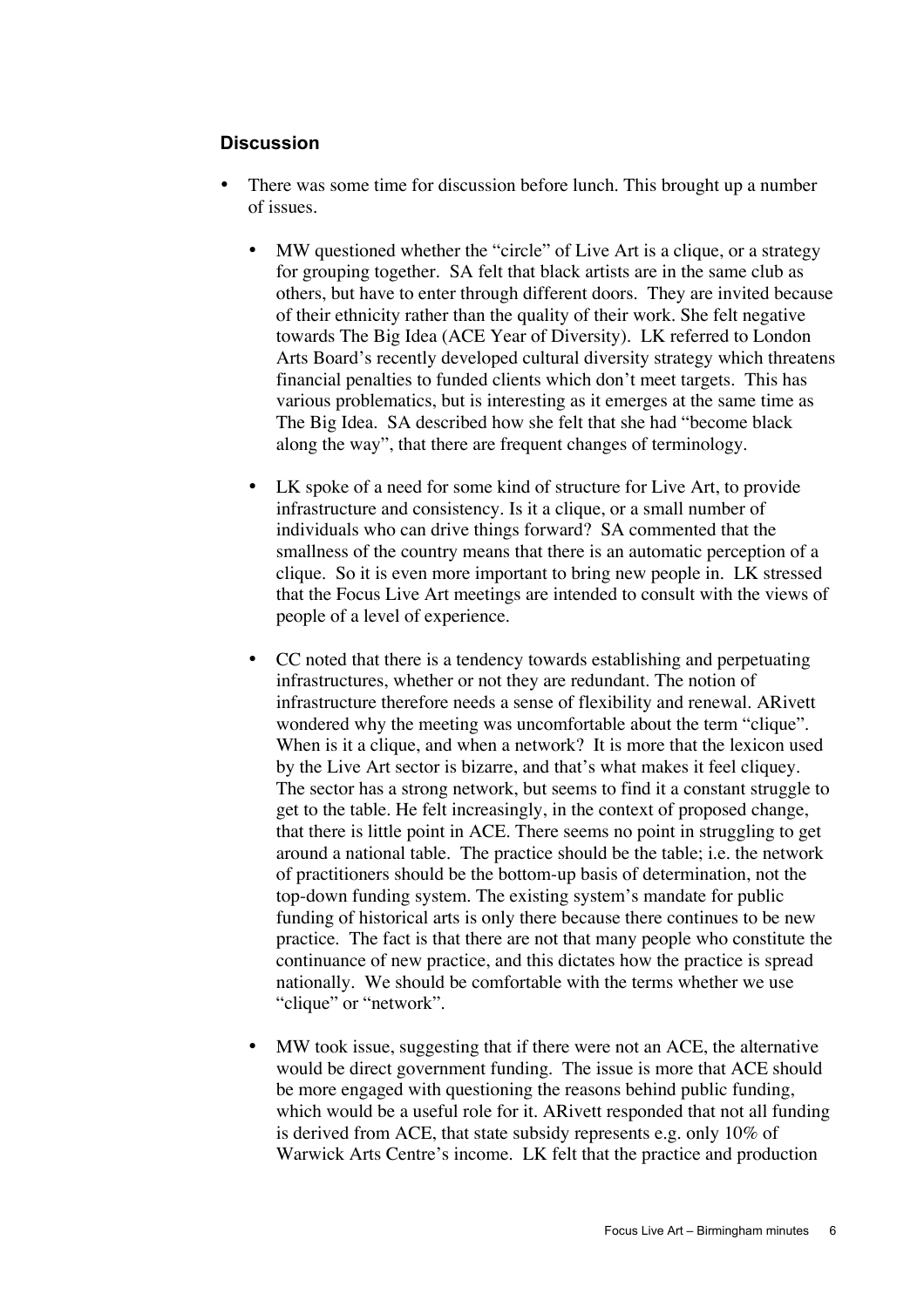of works would exist, public funding or not. CC however felt that sometimes the production of work is funding-led, in response to schemes. This encourages certain kinds of work. LK felt that the more infrastructural support available, the better.

GD pointed out that eventually ACE is a political tool of government. Despite the notion of political independence, ACE's statements go beyond art into political intervention. MW asserted the arms-length principle. SA and others felt that there is no embedded public awareness of ACE. GD continued that the financial and political agendas of ACE couldn't be separated. ARivett asserted that this meeting was about networking, leadership and focus for Live Art. ACE and RABs have a role in this. However it will happen, with or without funders. So there is a need to turn things upside down, i.e. think bottom-up rather than funding-down. LK added that this required the funding system to better understand the practice. GD commented that the practice of live art needs space for moments of reflection.

RA was positive about the discussion that had taken place to this point, and commented on the question of clique or network that "the clique is the club that looks inwards". A network is when the "club" turns itself around to look outwards, and sends out roots and tendrils. The Live Art sector has always viewed itself as under threat, has always been seen as the "difficult child", has tended towards a sense of nostalgia that there used to be something that is no longer available. But its real value, echoing GD's presentation, is that it's not just about the arts. Live Art is an efficient way of doing regeneration, because of the way it gets messages and ideas into people. There is a tendency for the funding system to look aside from where the work really has its impacts.

### **How can we work collectively towards building a more effectively resourced and empowered Live Art sector across the country?**

Delegates were asked to submit what they felt might be key issues for discussion. LK welcomed the meeting back from lunch and outlined the issues that had been identified:

How to sustain careers Spaces/places Process v. product Nature/diversity of practice Audiences Representational strategies Developing infrastructures without institutionalism Terminology/public perception Recognising, qualifying and maintaining quality Implications of perceptions of exclusivity Expertise and advocacy within the funding system and beyond The question of Higher Education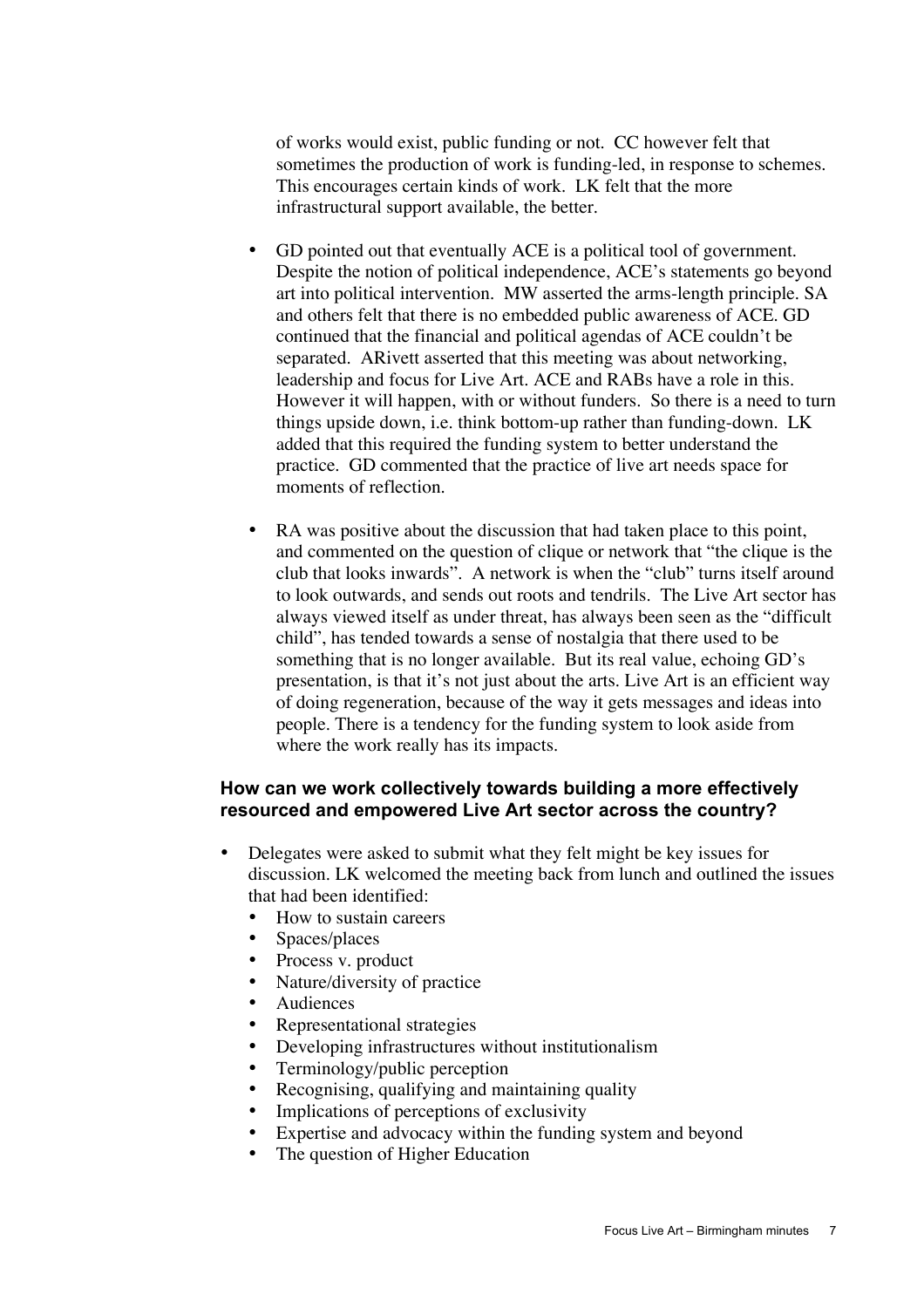Enabling artists to be artists.

#### **Group Discussion**

There was time for discussion on the issues identified:

DB commented that Higher Education is very much a sector in itself. GD was also concerned with how to create opportunity for people without access to HE (training and development).

DB felt a lot of the issues raised were about profiling and communicating. SG felt some of this was to do with the problematics of the categorisation of "Live Art", i.e. the diversity of practices grouped together. DB spoke about an "ethos" of work rather than an art form. LK felt that the move from the terminology "performance art" to "Live Art" represents a strategy and theoretical construct to recognise this diversity, rather than to define an art form. SG added that the terminology is one that practitioners don't use. ARivett expanded on this to comment that if artists and audiences don't use the definition "Live Art", then it is just a term of convenience for the funding system. MW nevertheless felt having the terminology to be useful to advocacy. For instance, no one questions whether "dance" exists. It also serves to describe a canon of work. LK felt the terminology is useful not only to the funding system but also to the sector, enabling practitioners and others to see how their work relates to that of others. That is, Live Art is an umbrella term for a diversity of practices. It is not, however, useful as a marketing tool to reach audiences. MW introduced the idea of branding the practice as "Live Culture" following a project title in use by the Live Art Development Agency. SH felt the issue of terminology to be of lower importance. The terms used depend on the context, e.g. might not even use the term "artist" if working with a rave promoter rather than a funder.

LK gave two examples of works attracting substantial audiences for whom the question "is it art?" might be unimportant: Michael Landy's public destruction of all his possessions, and Jeremy Dellar's *Battle of Orgreave*. How can this mass appeal be used as advocacy? MW felt there is a gap in the funding system in its failure to recognise innovations and convergence in media. When working with the BBC at day-to-day level, he needed the term "Live Art" to help in expressing commonalities between these sorts of practices, but the terminology was not needed for agreements from upper management. ARoberts felt that this discussion of terminology to describe practice in the sector regularly resurfaces, and that whatever name is chosen someone will have a problem with it. A good term he'd overheard from an audience member was "weird shit". The newness of the practice mitigates against having a definition. Nevertheless it is useful to have a term in making the case for funding. LK suggested that art does not yet have a name, i.e. new forms are emerging all the time. SA made a call on behalf of work that isn't yet embraced by the funding system.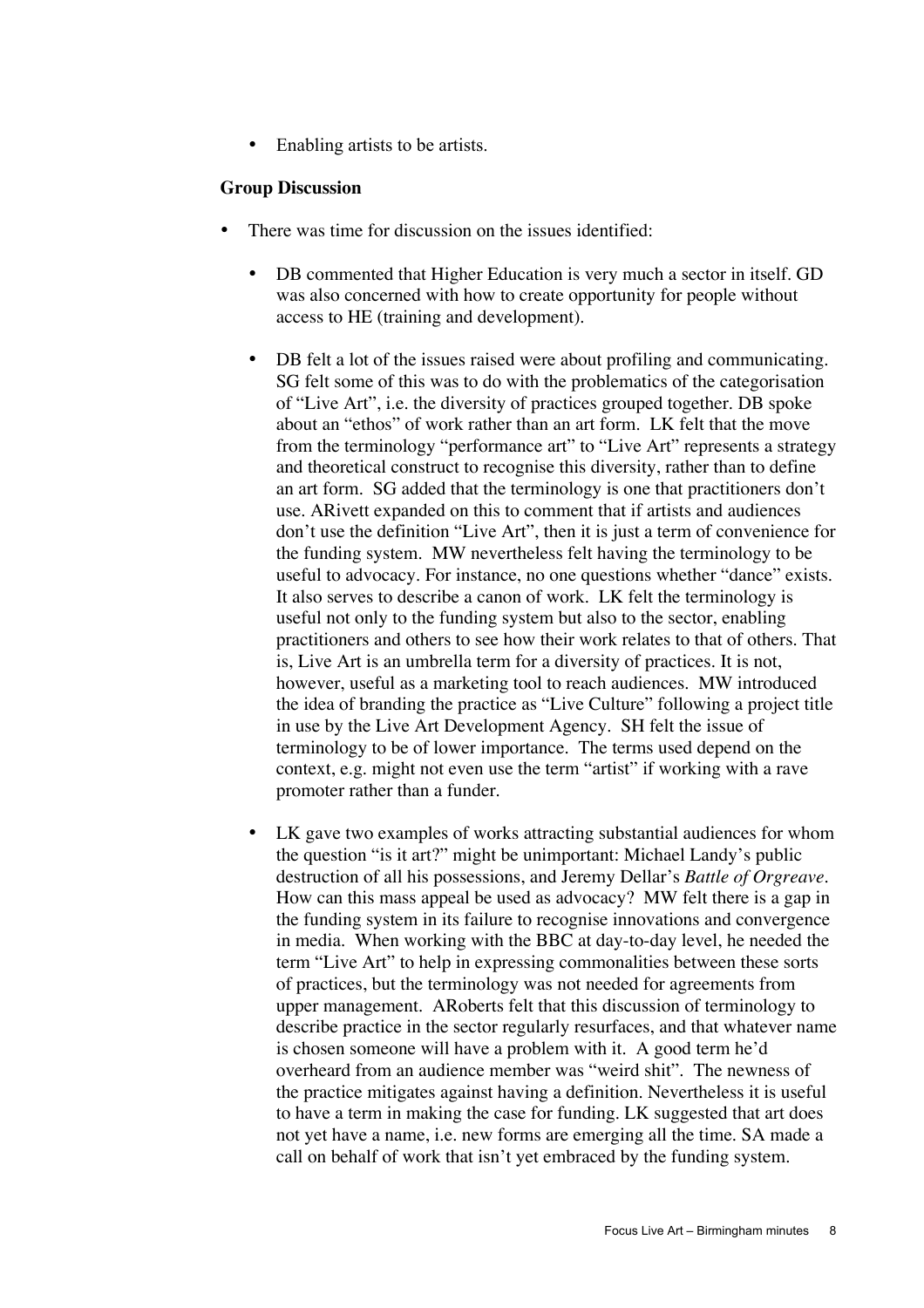# **Regional groups, report back and summary**

Everyone was asked to divide into regional groups to look at some or all of the challenges and to discuss possible solutions in relation to their own practice, their region and the wider sector.

# **EAST MIDLANDS ARTS**

Key areas recognised for development

- 1. Sustaining careers
- 2. Spaces/places
- 3. Expertise and advocacy in the funding system

Actions identified:

Short term (1-6 months)

- 1. Set up a NWN regional meeting
- 2. Restart local bimonthly platform events
- 3. Set up Live Art development think tank
- 4. AL to take notes made back to EMA

Mid term (6 months- 1 year)

- 5. For the think tank to produce a Live Art development strategy, which will be adopted, owned and execute by the think tank
- 6. Training and information needs to be developed from short term actions and as integral to strategy
- 7. Integral to strategy will be strategic advocacy to senior management and chief exec. at EMA

Long term  $(1 - 3$  years)

- 8. With the knowledge that this action will be led very much by a Nottingham based group look at how this can be satellited out across region
- 9. If the strategy identifies, develop a Live Art development agency, whether this lies within a current organisation, or a new one

# **East England Arts**

Key Issue: Developing Infrastructure

While Colchester Art Centre is recognised for its work with Live Art, there is no regional infrastructure for the sector.

East England Arts is supporting Colchester Art Centre to 'champion' Live Art for the region, but it cannot achieve much alone and needs a local infrastructure to work with.

The time is right to develop this sector in the region, as East England Arts wants to encourage more risk-taking work.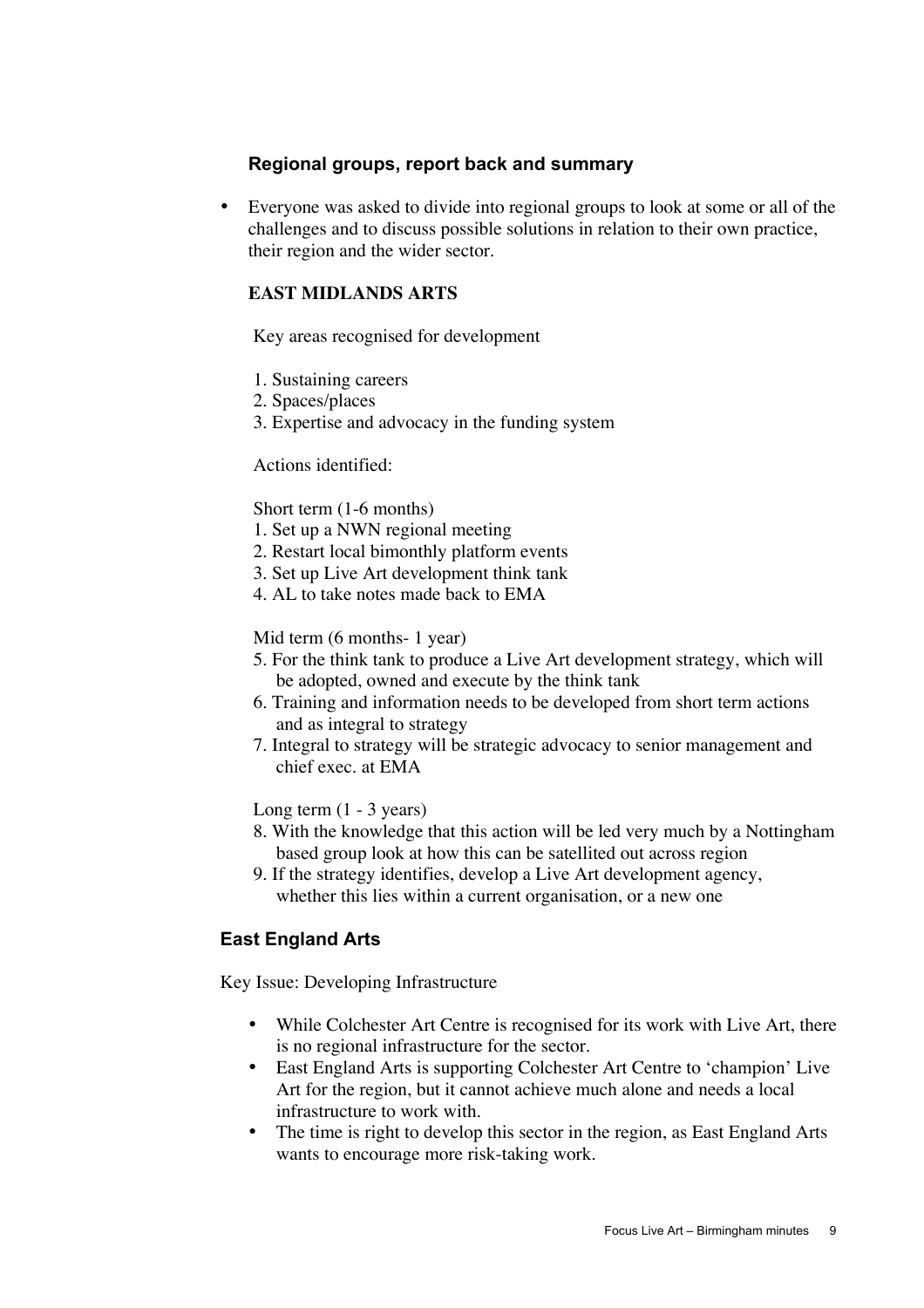Perhaps best approach for the region is to focus on supporting ideas/ people/ projects, rather than venue-based Live Art flagships like in other regions.

We need to call together a regional new work meeting to do a 'risk-audit' to identify those in the region who are practitioners, and others interested in supporting the sector in some way (e.g. work spaces).

Would need New Work Network and Live Art Development Agency to attend (the regional meeting) to help maintain focus and plug into the national network.

With a regional infrastructure for Live Art, those needs specific to developing the Live Art profile of this region can be identified, and RAB funding could be levered for tailored activities, e.g. residencies, bringing artists from outside the region to work in collaborations, etc.

Eventually, it is hoped that bursaries similar to those of Live Art Development Agency can be offered to develop the careers of live artists in the region.

# **West Midlands Arts**

There was some discussion around the need to identify new venues in the region.

However, JY noted that this had not in his experience been a challenge, he identified that Stan's Cafe had received a small commission from the Bond Gallery and that this had led to the first work that Stan's Cafe made for a gallery space.

SH asked the question; 'How do artists gain trust/track record etc. be eligible to deliver a project like YOTA?'

LG raised questions of perception of Live Art. Most events are promoted as part of regular programmes or as part of festivals therefore there is a perception that they are institutionalised.

MD said that Live Art does not attract the same education work as other artforms and this impacts on public perception as well.

LK said that the funding system at WMA is flexible and that this flexibility takes the burden and responsibility off artists so that they don't have to constantly explain and justify their work.

GD brought up the point that this flexibility could be a problem when work is poor and highlighted the importance of an evaluation system being in place so that artists can get productive feedback about their funding applications.

SA raised the point that artists need funding with flexible timeframes so that artists get leeway to maximise the creative process and also have the space to re-work that process. SA also highlighted the problems that are sometimes caused by levels of discretion of officers – sometimes artists interpret support as 'favouritism' and these issues have to be addressed. There was some discussion around the importance of training and mentoring and also the need for adequate admin support/training. There was discussion around creating a pool of administrators and the pros and